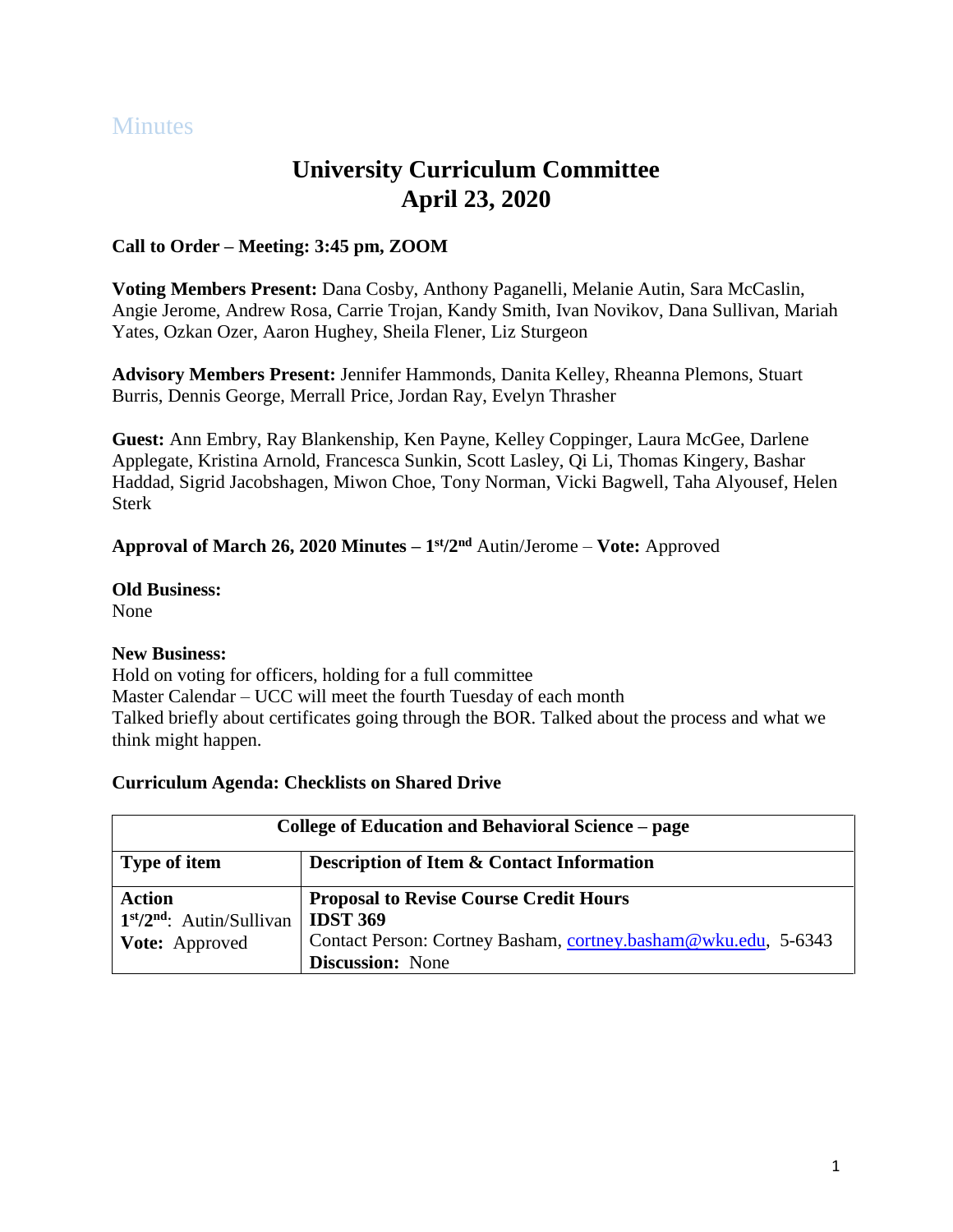| College of Health and Human Services – page |                                                        |
|---------------------------------------------|--------------------------------------------------------|
| <b>Type of item</b>                         | <b>Description of Item &amp; Contact Information</b>   |
| <b>Consent</b>                              | <b>Multiple Revisions to a Course</b>                  |
|                                             | $1st/2nd$ : Sullivan/Autin   HMD, 476 Global Cuisine   |
| <b>Vote:</b> Approved                       | Contact: Ann E. Embry, ann.embry@wku.edu, 270.745.4031 |
|                                             | <b>Discussion:</b> None                                |

| Gordon Ford College of Business – page                            |                                                                                                                                         |
|-------------------------------------------------------------------|-----------------------------------------------------------------------------------------------------------------------------------------|
| <b>Type of item</b>                                               | <b>Description of Item &amp; Contact Information</b>                                                                                    |
| <b>Consent</b><br>$1st/2nd$ :<br>Autin/McCaslin<br>Vote: Approved | <b>Proposal to Revise Course Title</b><br><b>CIS 141</b><br>Ray Blankenship, ray.blankenship@wku.edu, 5-5952<br><b>Discussion:</b> None |

| Potter College of Arts and Letters – page |                                                           |
|-------------------------------------------|-----------------------------------------------------------|
| Type of item                              | <b>Description of Item &amp; Contact Information</b>      |
| <b>Consent</b>                            | <b>Proposal to Create an Equivalent Course</b>            |
| $1st/2nd$ : Jerome/Autin                  | PR 321 - Communications Analytics in Public Relations and |
| Vote: Approved                            | <b>Advertising (AD321)</b>                                |
|                                           | Ken Payne, ken.payne@wku.edu, 5-3296                      |
|                                           | <b>Discussion:</b> None                                   |
| <b>Consent</b>                            | <b>Proposal to Create an Equivalent Course</b>            |
| $1st/2nd$ : Jerome/Trojan                 | PR 321 - Communications Analytics in Public Relations and |
| Vote: Approved                            | <b>Advertising (COMM321)</b>                              |
|                                           | Ken Payne, ken.payne@wku.edu, 5-3296                      |
|                                           | <b>Discussion:</b> None                                   |
| <b>Consent</b>                            | <b>Proposal to Suspend a Program</b>                      |
| <b>Pull from Agenda</b>                   | Item: 351 – Digital Advertising Minor                     |
| <b>Sending through</b>                    | Kelley Coppinger, kelley.coppinger@wku.edu, 5-3296        |
| expedited process                         |                                                           |
| <b>later</b>                              |                                                           |
| <b>Consent</b>                            | <b>Proposal to Suspend a Program</b>                      |
| <b>Pull from Agenda</b>                   | <b>Russian and Eastern European Studies Minor</b>         |
| <b>Sending through</b>                    | Laura McGee, laura.mcgee@wku.edu, 5-5900                  |
| expedited process                         |                                                           |
| <b>later</b>                              |                                                           |
|                                           |                                                           |
|                                           |                                                           |
|                                           |                                                           |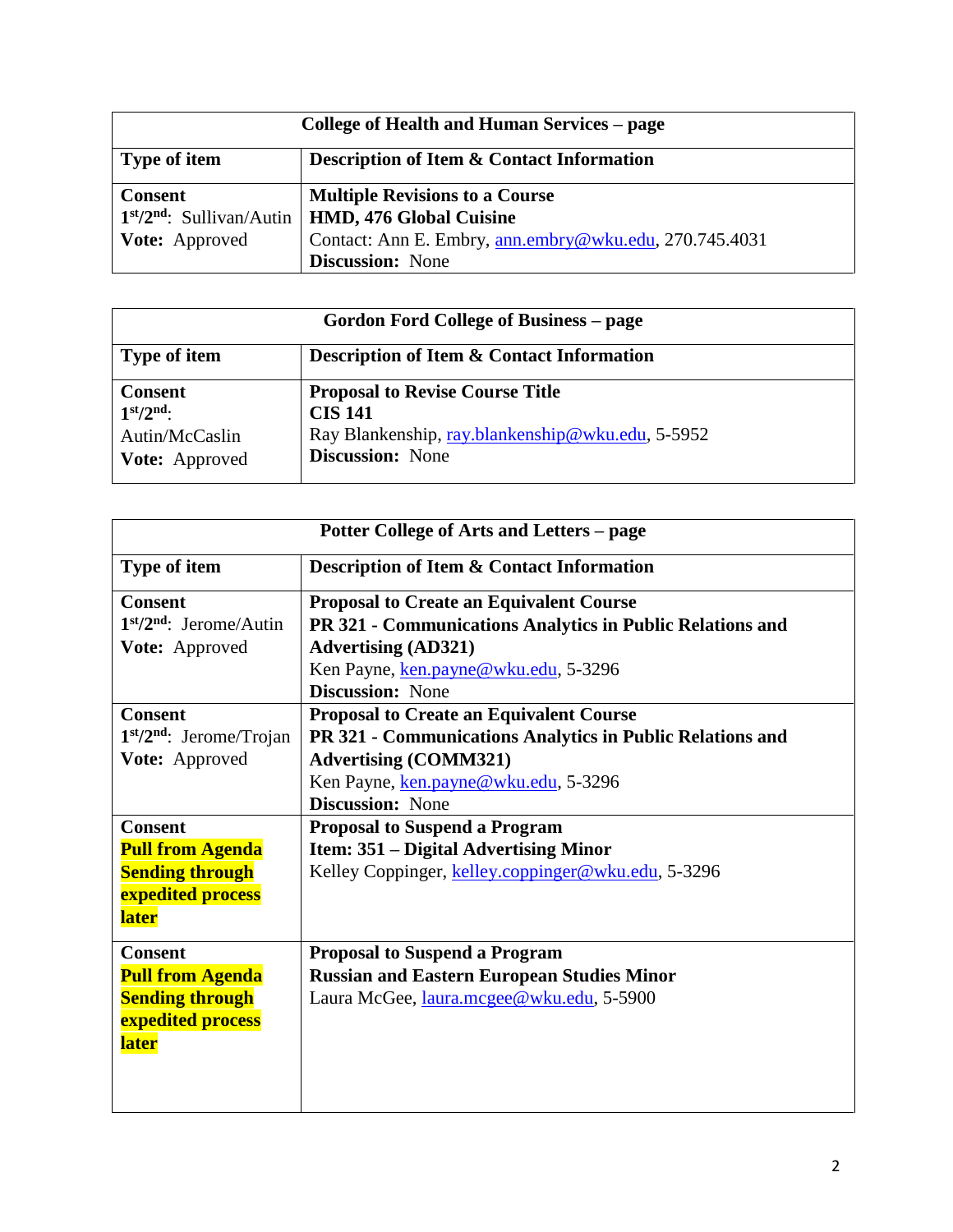| <b>Action</b>              | <b>Proposal to Create a New Course</b>                                       |
|----------------------------|------------------------------------------------------------------------------|
| 1st/2nd: Jerome/Autin      | <b>ANTH 318 The Archaeologist Looks at Death</b>                             |
| Vote: Approved             | Jean-Luc Houle, jean-luc.houle@wku.edu, 5-6549                               |
|                            | <b>Discussion:</b> None                                                      |
| <b>Action</b>              | <b>Proposal to Create a New Course</b>                                       |
| $1st/2nd$ : Autin/Sullivan | <b>ANTH 452 Bioarchaeology</b>                                               |
| Vote: Approved             | Darlene Applegate, darlene.applegate@wku.edu, 745-5898                       |
|                            | <b>Discussion:</b> None                                                      |
| <b>Action</b>              | <b>Proposal to Create a New Course</b>                                       |
| $1st/2nd$ : Autin/Jerome   | <b>INT 495 Internship in Cultural Resource Management</b>                    |
| Vote: Approved             | Darlene Applegate, darlene.applegate@wku.edu, 745-5898                       |
|                            | <b>Discussion:</b> None                                                      |
| <b>Action</b>              | <b>Proposal to Create a New Course</b>                                       |
| $1st/2nd$ : Jerome/Autin   | PR 321 - Communications Analytics in Public Relations and                    |
| Vote: Approved             | <b>Advertising</b>                                                           |
|                            | Ken Payne, ken.payne@wku.edu, 5-3296                                         |
|                            | <b>Discussion:</b> None                                                      |
| <b>Action</b>              | <b>Proposal to Create a Certificate</b>                                      |
| $1st/2nd$ :                | <b>Digital Advertising</b>                                                   |
| Jerome/Sullivan            | Contact: Kelley Coppinger, kelley.coppinger@wku.edu, 5-3296                  |
| Vote: Approved             | <b>Discussion:</b> None                                                      |
|                            |                                                                              |
| <b>Action</b>              | <b>Proposal to Create a Certificate</b>                                      |
| $1st/2nd$ :                | <b>Strategic Communications</b>                                              |
| Jerome/Sullivan            | Ken Payne, ken.payne@wku.edu, 5-3296                                         |
| Vote: Approved             | <b>Discussion: None</b>                                                      |
| <b>Action</b>              | Proposal to a Create a Certificate                                           |
| $1st/2nd$ : Autin/Sullivan | <b>Certificate in Russian and Eastern European Studies</b>                   |
| Vote: Approved             | Laura McGee, laura.mcgee@wku.edu, 5-5900                                     |
|                            | <b>Discussion:</b> None                                                      |
| <b>Action</b>              | <b>Proposal to Create a New Certificate Program</b>                          |
| $1st/2nd$ : Jerome/Autin   | <b>Certificate in Cultural Resource Management</b>                           |
| Vote: Approved             | Darlene Applegate, darlene.applegate@wku.edu, 5-5898                         |
|                            | <b>Discussion:</b> None                                                      |
| <b>Action</b>              | <b>Proposal to Revise a Program</b>                                          |
| $1st/2nd$ : Sullivan/Autin | Item: 608 Anthropology Major                                                 |
| Vote: Approved             | Darlene Applegate, darlene.applegate@wku.edu, 5-5898                         |
|                            | <b>Discussion:</b> None                                                      |
| <b>Action</b>              | <b>Proposal to Revise a Program</b>                                          |
| 1st/2nd: Autin/Jerome      | Item: 509 - AB Visual Studies, Art Education Concentration                   |
| Vote: Approved             | Kristina Arnold, kristina.arnold@wku.edu, 5-6566                             |
|                            | <b>Discussion:</b> It went through PCC on April $3rd$ . PC deadlines need to |
|                            | match better with the monthly meetings.                                      |
|                            |                                                                              |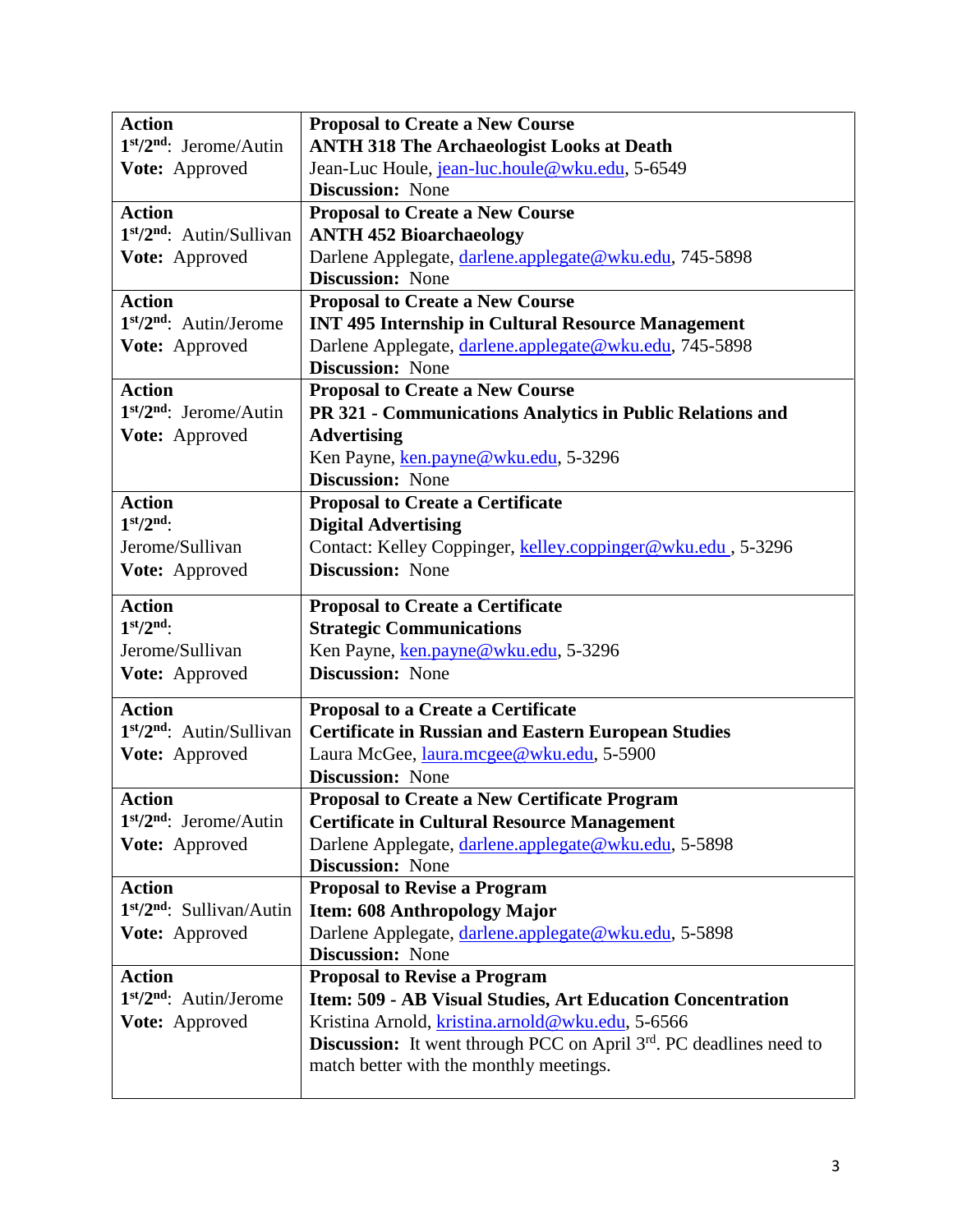| <b>Action</b>                                   | <b>Proposal to Revise a Program</b>                             |
|-------------------------------------------------|-----------------------------------------------------------------|
| $1st/2nd$ :                                     | Item: 778 – AB Major in Spanish                                 |
| Jerome/McCaslin                                 | Francesca Sunkin, Francesca.sunkin@wku.edu 5-5110               |
| Vote: Approved                                  | <b>Discussion:</b> None                                         |
|                                                 | Friendly Amendment – Replace the word tracks with consternation |
| <b>Action</b>                                   | <b>Proposal to Revise a Program</b>                             |
| 1 <sup>st</sup> /2 <sup>nd</sup> : Autin/Trojan | Item: 702 – AB in International Affairs                         |
| Vote: Approved                                  | Scott Lasley or Roger Murphy, scott.lasley@wku.edu or           |
|                                                 | roger.murphy@wku.edu, 270-991-3817                              |
|                                                 | <b>Discussion: None</b>                                         |
| <b>Action</b>                                   | <b>Proposal to Revise a Program</b>                             |
| 1st/2nd: Autin/Jerome                           | <b>Item: 423-Minor in Music</b>                                 |
| Vote: Approved                                  | Scott Harris, scott.harris@wku.edu, 5-3751                      |
|                                                 | <b>Discussion:</b> Needs to have cross-out information in 7.1.  |
|                                                 | Friendly Amendment - Add strikeouts on 7.1.                     |
| <b>Bundle</b>                                   |                                                                 |
| $1st/2nd$ : Jerome/Trojan                       |                                                                 |
| Vote: Approved                                  |                                                                 |
| Moved for approval:                             |                                                                 |
| $1st/2nd$ : Jerome/Autin                        |                                                                 |
| <b>Discussion:</b> None                         |                                                                 |
| Vote: Approved                                  |                                                                 |
| <b>Action</b>                                   | <b>Proposal to Revise A Program</b>                             |
|                                                 | Item: 609 - Arabic with Teacher Certification                   |
|                                                 | Laura McGee, laura.mcgee@wku.edu, 5-5900                        |
| <b>Action</b>                                   | <b>Proposal to Revise A Program</b>                             |
|                                                 | Item: 624 - Chinese with Teacher Certification                  |
|                                                 | Laura McGee, laura.mcgee@wku.edu, 5-5900                        |
|                                                 |                                                                 |
| <b>Action</b>                                   | <b>Proposal to Revise A Program</b>                             |
|                                                 | Item: 778 - Spanish with Teacher Certification                  |
|                                                 | Francesca Sunkin, Francesca.sunkin@wku.edu, 5-5110              |
|                                                 |                                                                 |

| Ogden College of Science and Engineering – page |                                                           |
|-------------------------------------------------|-----------------------------------------------------------|
| <b>Type of item</b>                             | Description of Item & Contact Information                 |
| <b>Consent</b>                                  | <b>Proposal to Revise Course Prerequisite/Corequisite</b> |
| $1st/2nd$ : Autin/Trojan                        | <b>MATH 307, Introduction to Linear Algebra, 3 hrs.</b>   |
| <b>Vote:</b> Approved                           | Molly Dunkum, molly.dunkum@wku.edu,                       |
|                                                 | <b>Discussion:</b> None                                   |